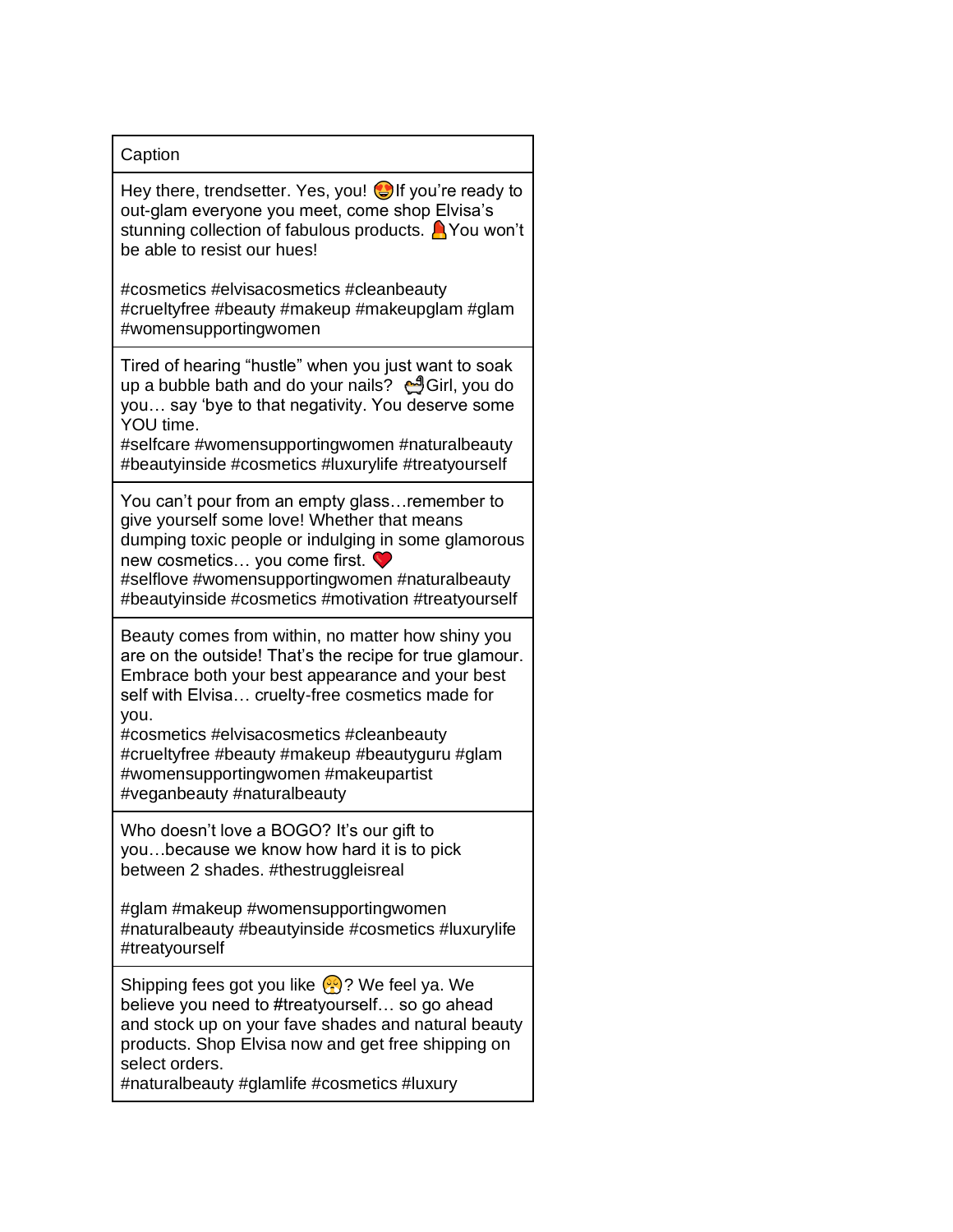#veganbeauty #makeupaddict #treatyourself

Zero animal byproducts. Zero gluten. Zero parabens. All the glam and all the love. That's the Elvisa Cosmetics promise. Shop now and unleash your natural beauty.

#glamlife #treatyourself #cosmetics #makeup #veganbeauty

You deserve big, beautiful lashes…and they can be yours with any of our ultra-glam, swoonworthy mascaras. Blow 'em away with the bat of an eye. Shop our collection of lash love products today. #lashes #cosmetics #makeup #lashaddict #naturalbeauty #veganbeauty #treatyourself

Get lashes that dazzle with our famous Diamond Mascara. It's the perfect way to celebrate your natural glam.  $\bigtriangledown$  No more hiding — let those eyes dominate the room, queen.

#glamlife #lashes #cosmetics #makeup #mascara #naturalbeauty #veganbeauty #treatyourself

A mascara as brilliant and special as you… live your best and wildest life with eyes that shine bright. You go, girl! Check out our glam-worthy Rainbow Mascara, only on the Elvisa Cosmetics website. #glamlife #treatyourself #cosmetics #makeup #veganbeauty #lashaddict #mascara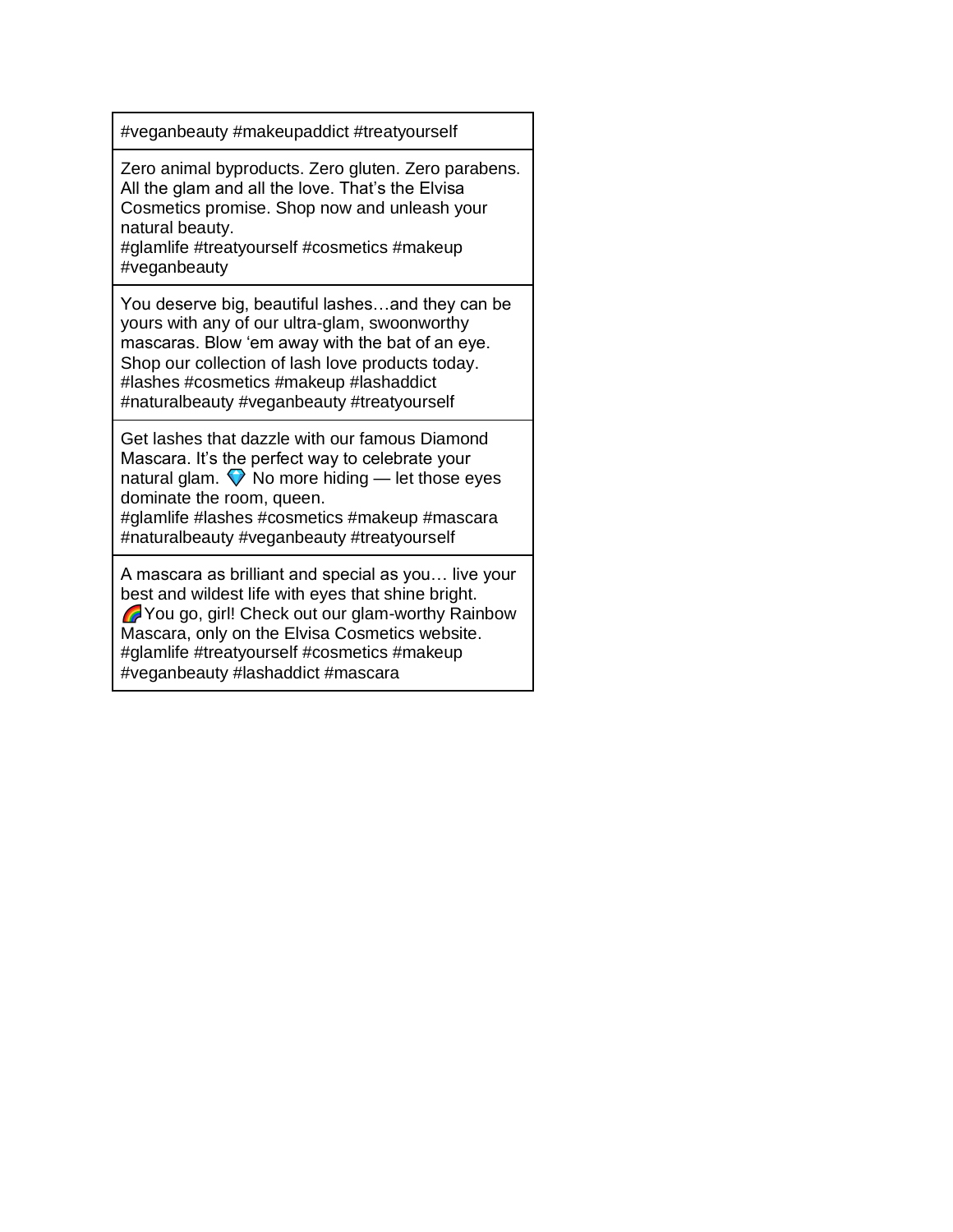## **Caption**

Diamond or gold — what's your style? Both our Gold Luxscara and Diamond Mascara are glam enough for a queen  $\frac{mn}{mn}$  You'd probably rock both, but if you had to choose... which one? Drop your vote  $\mathbb{Q}$ 

#cosmetics #elvisacosmetics #cleanbeauty #mascara #beauty #makeup #makeupglam #glam #lashaddict

Embrace your inner Venus … our Marble Beauty Blender will let you sculpt your look to perfection. You deserve better than basic makeup sponges. #makeupaddict #womensupportingwomen #naturalbeauty #beautyinside #cosmetics #luxurylife #treatyourself #goddess

For va-va-voom lips that boldly show off your #naturalbeauty … look no further than our Matte Red. An iconic hue meets classic glamour.  $\bigcap$  What outfit would you wear with this shade? #selflove #glamlife #naturalbeauty #beautyinside #cosmetics #glamour #lipstick #redlips #treatyourself

Dry, chapped lips are just THE WORST. Keep yours smooth and kissable  $\Leftrightarrow$  with our famous Lip Mask... so hydrating and luxurious, you might be tempted to skip the lipstick.  $\odot$ 

#cosmetics #cleanbeauty #crueltyfree #beauty #glam #womensupportingwomen #makeupartist #veganbeauty #naturalbeauty #lipbalm #selfcare

The perfect gift for any #makeupaddict. It's right up there with the simple and finite rules of hair care an amazing kabuki brush makes any look flawless! Perfect for finishing powder, highlighter, bronzer, or blush. Plus, it's a glamorous pink. Shop for it now at #ElvisaCosmetics and treat your girlfriends — and yourself.

#glam #makeup #womensupportingwomen #makeupguru #naturalbeauty #beautyinside #cosmetics #luxurylife #treatyourself #makeupaddict

If you can't see your reflection in it, is it really lip gloss?  $\bigodot$  Get the ultimate high-shine, dazzling pout with our Holographic Lip Gloss. They won't be able to look away.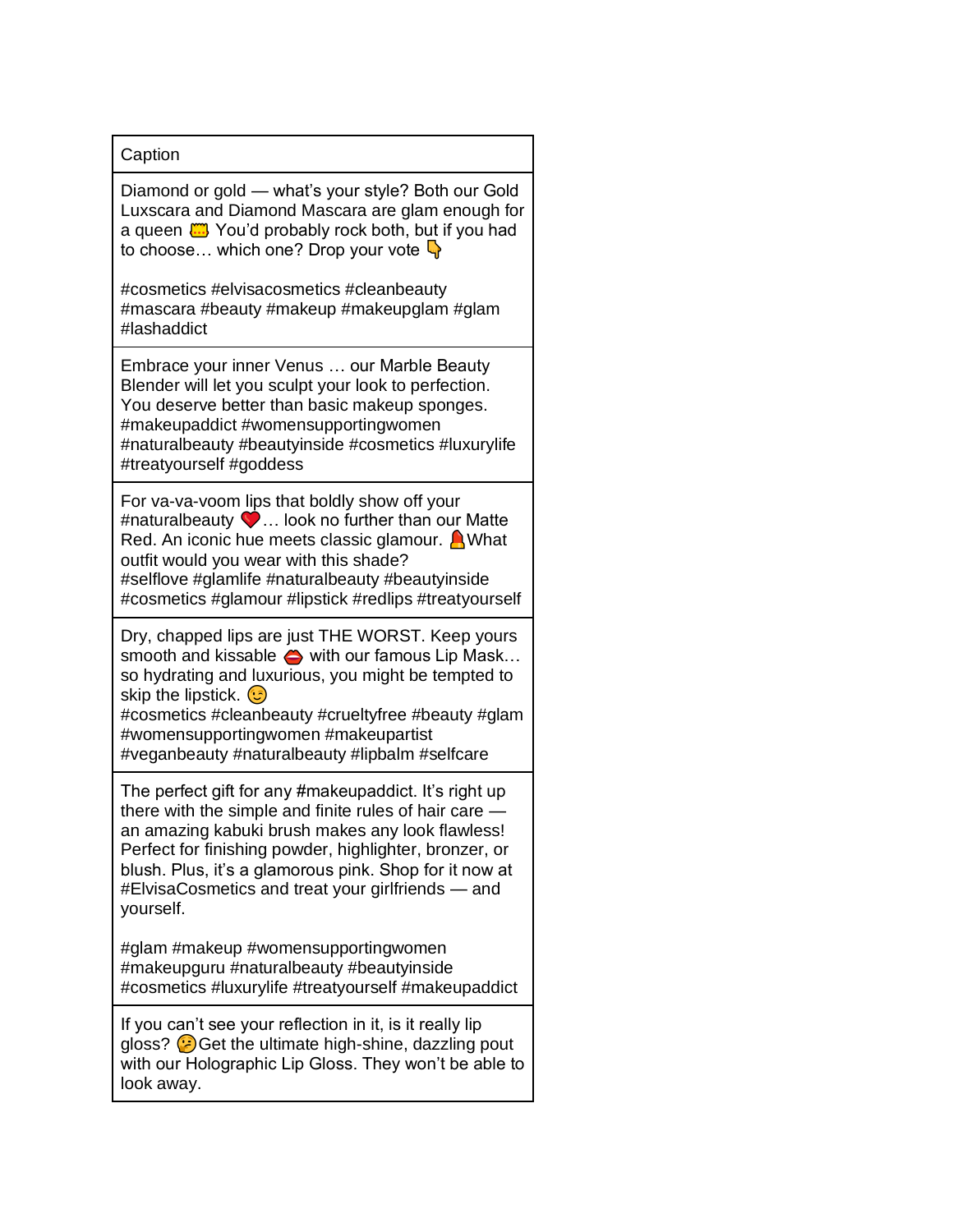#naturalbeauty #glamlife #cosmetics #luxury #veganbeauty #lipgloss #treatyourself #crueltyfree #lipglossaddict

You're beautiful inside and out… but we totally get it if you can't go out with your trusty #lipgloss. Embrace your #naturalbeauty with our lustrous, nude lip gloss. With a beautiful gold lid and major shine, it's perfect for your #glamlife.

#crueltryfree #treatyourself #cosmetics #makeup #veganbeauty #glam #lipglossaddict

Doesn't it feel soooooo good to exfoliate off all those dead skin cells? It's like you're scrubbing away your stress. Ahhh… Our luxurious body scrub comes in many delicious flavors (but please don't eat it!).

Which one would you choose? #selfcare #cosmetics #crueltyfree #skincare #naturalbeauty #veganbeauty #treatyourself

Who says silver is second-best? Beyoncé loves it, so we know it's ultra-glam. With our lash-amplifying, cruelty-free Silver Lid Mascara, you'll be the star of the show.

#glamlife #lashes #cosmetics #makeup #mascara #naturalbeauty #veganbeauty #treatyourself

We're all about gorgeous, bold lip hues, but sometimes, you want a low-key glamour…and that's totally OK! A nude lip can be sexier than you realize — especially when paired with a smokey eye. Grab your lustrous Nude Lip Gloss with a gorgeous gold lid…only from #ElvisaCosmetics.

#glamlife #treatyourself #cosmetics #makeup #veganbeauty #lipglossaddict #naturalbeauty

Still using those tiny brushes that come in the compact? Or your fingers? Girl, let's talk. The right makeup brush means EVERYTHING for the perfect application. From eyeshadow to highlighter to bronzer, our gorgeous Marble Brushes include every shape you need. Bonus — it's the dream gift for the #makeupguru in your life! #glamlife #cosmetics #makeupartist #naturalbeauty

#makeupbrushes #treatyourself

#womensupportingwomen

Are you a hot pink babe? A sweet rose? A luscious caramel? Get your most kissable lips with hydrating, high-shine lipglosses from Elvisa Cosmetics. There's